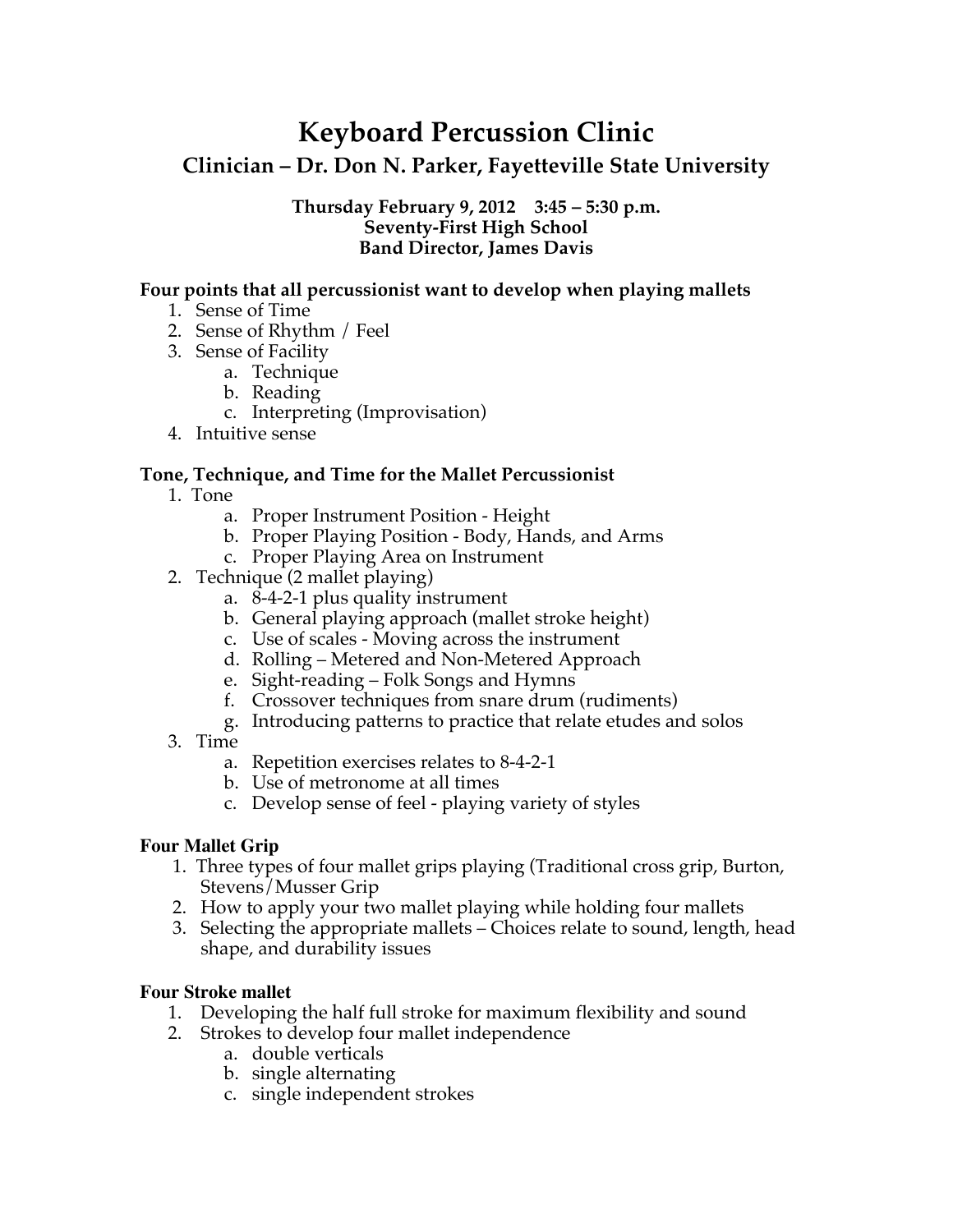#### d. combination strokes)

#### **Suggested books and literature for the mallet percussionist**

1. General Keyboard

a. Goldenberg, Morris. Modern School for the Xylophone, Marimba, & Vibraphone (Meredith Music Publishers)

b. Jolliff, Art. Solos for Marimba, Xylophone or Vibes. (CPP Belwin Inc.)

2. Xylophone

a. Eyles Randy ed. Green, George H. Instruction Course for Xylophone. (Meredith Music Publishers)

#### 3. Marimba

a. Stevens, Leigh H. Method of Movement. (Marimba Productions Publishers)

b. Ervin, Karen. Contemporary Solos for 3 and 4 Mallets (Award Music Co.)

c. Whaley, Garwood. Four Mallet Technical Studies for Xylophone, Marimba, and Vibes (Joel Rothman Publications)

- 4. Vibraphone
	- a. Friedman, David. Vibraphone Technique. (Berklee Press Publishers)
	- b. Dowd, Charles. Velocity Warm-ups for Jazz Vibraphone. (CCP Belwin Inc.)
	- c. Delp, Ron. Vibraphone Technique Four Mallet Chord Voicing. (Berklee Press Publishers)

5. Additional Sources of Music

- a. Use of flute, cello, and oboe music
- b. Use of hymnals to develop ensemble playing as well as four-mallet playing

 c. Use of sight-singing books, elementary music/general music books ,and fake books for developing the mallet percussionist reading for style and musicality

#### Questions and Answers

**Dr. Don N. Parker** serves as Associate Professor of Music-Percussion and Music Coordinator at Fayetteville State University. Over the years he has appeared as an adjudicator, clinician, and guest artist throughout the country. Most recently he was featured at the  $10<sup>th</sup>$  Annual Tarleton State University Percussion Festival in Stephenville, Texas with the Third Coast Percussion Ensemble and Jeff Moore. He performs with the Fayetteville Jazz Orchestra and Fayetteville Symphony Orchestra since 2003 as a featured soloist and serves as principal percussionist. He also has performs with his jazz vibes and piano duo, The Haydon/Parker Duo, and his trumpet/percussion duo, Double Take, which has released its second CD entitled "Atmospheres" featuring commissioned works. He is the director for the Summer Music Camps @ FSU.

Prior to FSU, Dr. Parker taught at the University of Missouri - St. Louis, Chadron State College (Nebraska) and the University of Arkansas at Pine Bluff. Dr. Parker has a B.M. in Performance and Music Business from DePauw University and a M.M. and D.M.A. in Percussion Performance from the University of Texas in Austin. Dr. Parker has endorsements with Sabian Cymbals, Mapex Drums, Mike Balter Mallets, Regal Tip Sticks, Remo World Percussion, LP Music Group, and Majestic Percussion. For more information, contact Dr. Parker at:

FSU Website: www.uncfsu.edu/arts/faculty/parker.htm Pl Productions: http://www.parkerlinchmusic.com/ Personal Website: http://www.don.parkerlinchmusic.com/DNP\_Site/Welcome.html

> E-Mail: dparker@uncfsu.edu Phone: 910-672-1253

Majestic Percussion Instruments Website: http://www.jupitermusic.com/jbi\_index.aspx